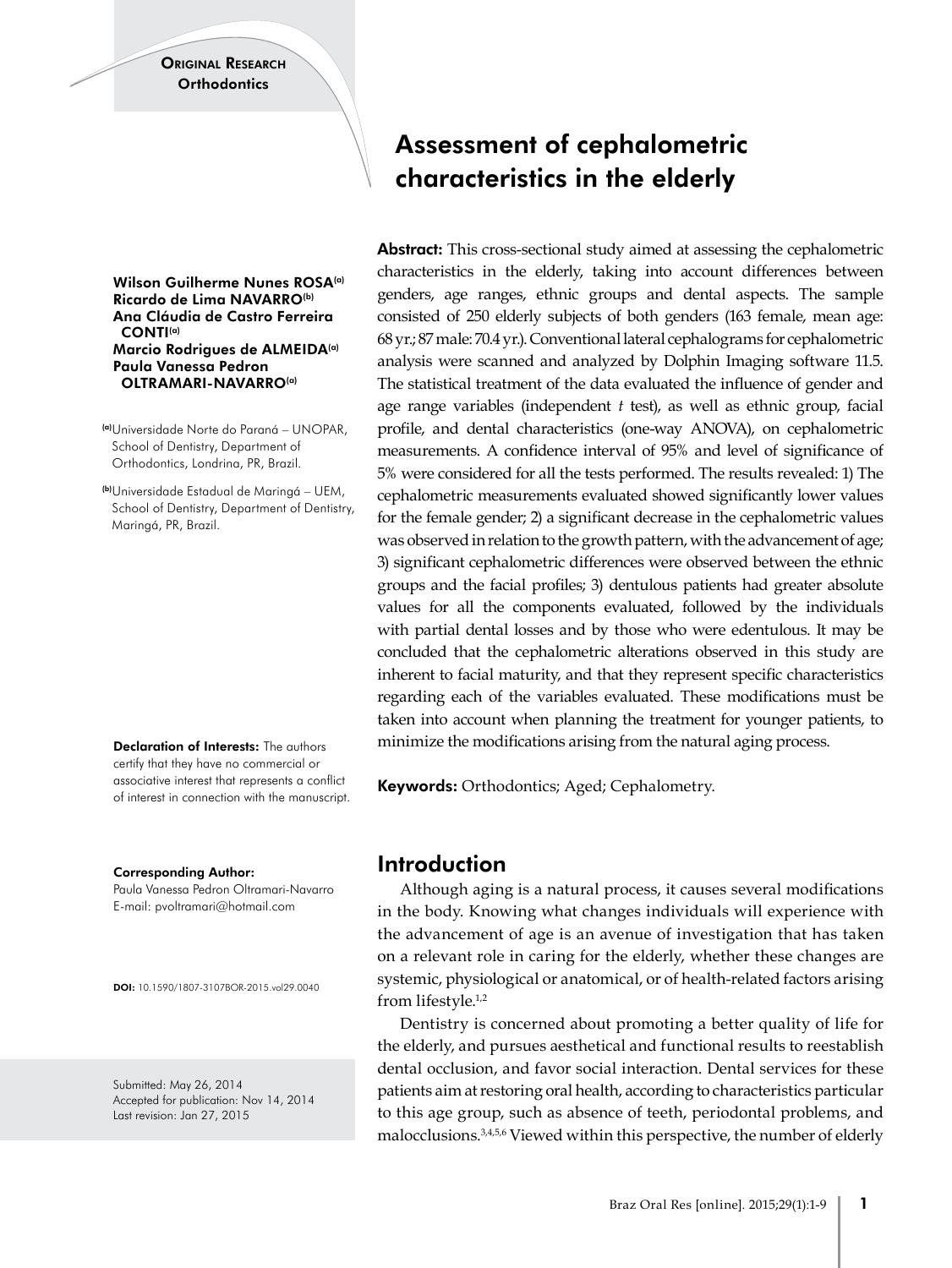people who need dental treatment has been growing, and requires that professionals undergo adequate training, so that they can assist these individuals.

A relevant aspect of orthodontics is the study of facial aging. This analysis is an important diagnostic resource for establishing references of normality and guiding professionals during orthodontic treatment. However, studies regarding growth have historically been centered on the first two decades of life,<sup>78</sup> since it was believed that growth ceased right after puberty.<sup>9</sup> Few studies<sup>9,10,11,12,13,14,15,16</sup> have sought to understand and quantify the craniofacial alterations that occur as a consequence of aging.

Because of the scarce research with patients > 60 yr. of age, this study investigated the cephalometric characteristics in elderly individuals, taking into account differences between genders, age ranges, ethnic groups, and occlusion characteristics.

# Methodology

This cross-sectional study was approved by the Human Ethics Committee of the *Universidade Norte do Paraná -* UNOPAR (PP0070/09). The volunteers were informed about the procedures by means of a Written Free and Clarified Consent (WFCC) statement, duly explained by the researchers and signed by the elderly individuals.

The target population was comprised of independent elderly people, with no physical or mental disabilities, aged  $\geq 60$  yr., of both genders, recruited from 38 primary healthcare centers in the urban region of Londrina,PR, Brazil. Several health indicators were analyzed in the elderly population of this age from the city, as part of a broader investigation by a group conducting an Interdisciplinary Aging and Longevity Study. Note that 85% of the elderly population commonly uses the Brazilian public health system in this city.

The representative sample size was defined as 343 of those selected from a total of 43,610 elderly individuals from Londrina.

The inclusion criteria of the study was elderly subjects who had natural teeth, or teeth rehabilitated by prostheses. Edentulous individuals who were not rehabilitated by prostheses and those with clinically detectable facial asymmetry were excluded. The final study sample was reduced to 250 elderly subjects of both genders, in that 163 were women (mean age: 68 yr.) and 87 men (mean age: 70.4 yr.).

The lateral cephalograms were obtained from the same machine (Orthopantomograph OP 100 Instrumentarium Corp., Tuusula, Finland) (17.6 s, 77 KVP, and 12 to 14 mA), with a 10% rate of magnification and with patients placed at 1.52 m from the cephalostat. The cephalograms were digitalized on a scanner (HP G4050, Palo Alto, USA) (600 dpi) proper for radiographs, using the ruler for 100 mm calibrations, as recommended by the manufacturer of the Dolphin Imaging 11.5™ program (Dolphin Imaging, Chatsworth, USA). Prior to performing the measurements, the examiner was allowed to treat the images to improve brightness and contrast, and thus allow better identification of the structures. Once the images were treated, the measurements were made. One previously calibrated examiner analyzed all the images to assess the cephalometric variables related to skeletal and soft tissue facial characteristics (Table 1, Figure 1).

#### Study error

Measurements of 40 randomly selected patients were repeated after a 30-day interval to evaluate the examiner's calibration. This afforded the assessment of systematic (paired *t* test) and casual (error calculation as proposed by Dahlberg) errors. Just one angular variable (SN.GoGn) of the 22 measurements assessed had a statistically significant systematic error. The random errors ranged from 0.2 mm (Upper Lip-E) to  $1.8$  mm (Co-Gn), and from  $0.4^{\circ}$  (SNB) to  $2.8^{\circ}$  (GI'.Pr.Pog'). This level of error is acceptable, and certified the calibration of the examiner for the study.

#### Statistical analysis

The data were tested regarding normal distribution, applying the Shapiro-Wilk test. Considering the normal distribution of main variables, the data were described by parameters of mean and standard deviation, and parametric tests were used (independent *t* test and ANOVA). Several parameters, such as gender, age, race and occlusion characteristics, were statistically tested to determine their influences on the cephalometric characteristics of the elderly, the main object of the current study. For comparison purposes, the 250 elderly subjects comprising the sample were divided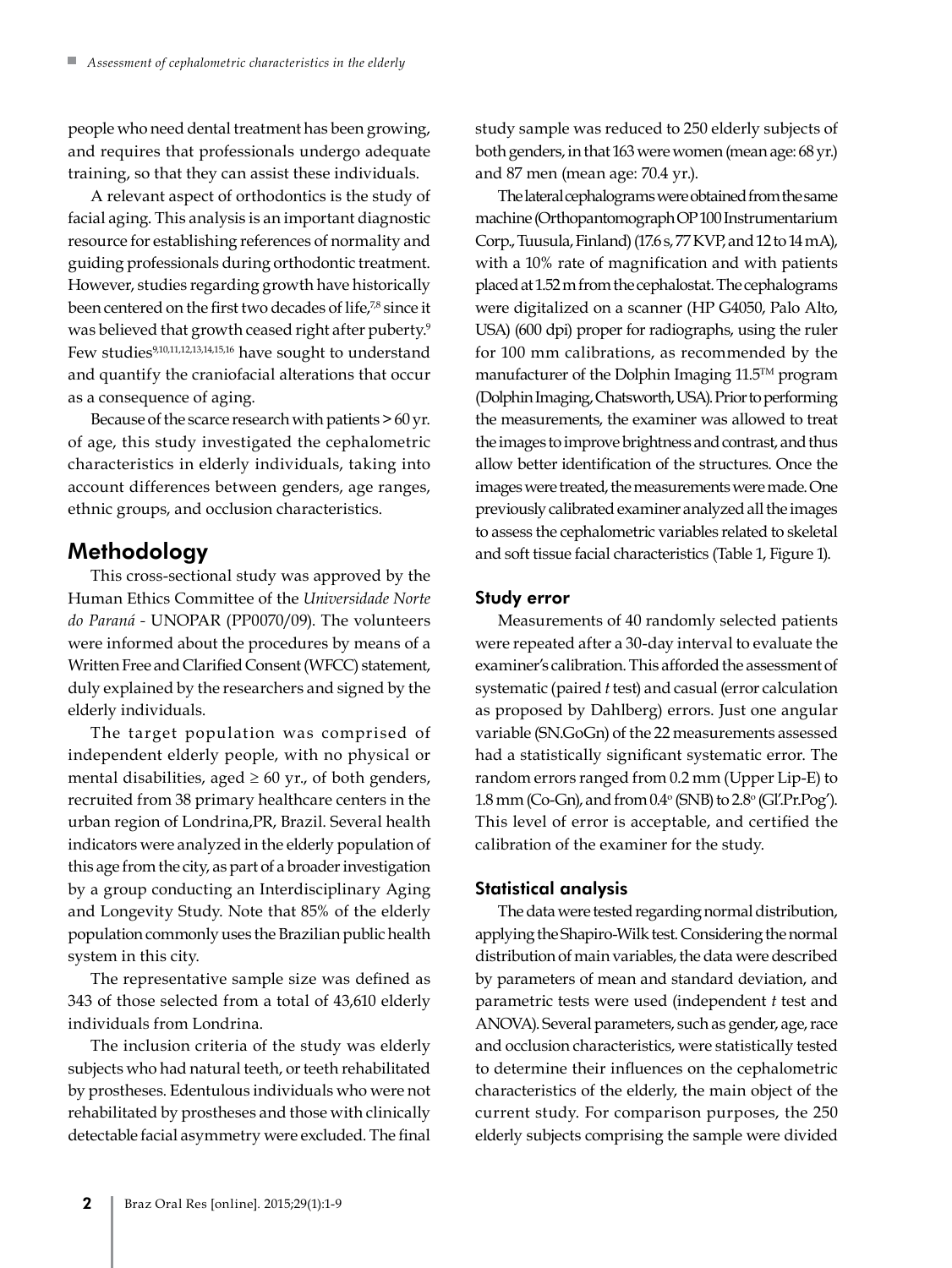|                              | Maxillary Component                                                                                                                      |
|------------------------------|------------------------------------------------------------------------------------------------------------------------------------------|
| $SNA(^{\circ})$              | Angle formed by line S-N and line N-A                                                                                                    |
| A-Nperp (mm)                 | Linear distance from point A to the line perpendicular to the Frankfort plane passing through point N                                    |
| $Co-A$ (mm)                  | Linear distance between condylion and A points                                                                                           |
|                              | Mandibular Component                                                                                                                     |
| $SNB$ ( $\degree$ )          | Angle formed by line S-N and line N-B                                                                                                    |
| P-Nperp (mm)                 | Linear distance from point P to the line perpendicular to the Frankfort plane passing through point N                                    |
| Co-Gn (mm)                   | Linear distance between condylion and gonion points                                                                                      |
|                              | Maxillomandibular Relationship                                                                                                           |
| AND (°)                      | Angle formed by line N-A and line N-B                                                                                                    |
| NAP Convexity (°)            | Angle formed by line N-A and line A-P                                                                                                    |
|                              | Vertical Component                                                                                                                       |
| FMA (°)                      | Angle formed by the Frankfort plane and the mandibular plane (GoMe)                                                                      |
| SN.GoGn (°)                  | Angle formed by line S-N and line Go-Gn                                                                                                  |
| LAFH(ANS-Me) (mm)            | Lower anterior face height                                                                                                               |
| TAFH (N-Me) (mm)             | Total anterior face height                                                                                                               |
|                              | Dentoalveolar Component                                                                                                                  |
| $1-NA$ (mm)                  | Linear distance from the most anterior point of the crown of the maxillary incisor to line N-A                                           |
| 1-NA $(^\circ)$              | Angle formed by the maxillary incisor long axis and line N-A                                                                             |
| $1-NB$ (mm)                  | Linear distance from the most anterior point of the crown of the mandibular incisor to line N-B                                          |
| $1-NB$ ( $^{\circ}$ )        | Angle formed by the mandibular incisor long axis and line N-B                                                                            |
|                              | Soft Tissue Component                                                                                                                    |
| $GI'.Pr.Pog'$ ( $^{\circ}$ ) | Angle of total facial convexity including the nose formed by soft tissue glabella (GI') to pronasale (Pr) and<br>pogonion (Pog') points  |
| $GI'.Sn.Pog'$ ( $\degree$ )  | Angle of facial convexity excluding the nose formed between the lines from soft tissue glabella to subnasale<br>(Sn) and pogonion (Pog') |
| N-B.Upper Lip-Pog' (°)       | Holdaway's soft tissue angle                                                                                                             |
| Upper Lip-E (mm)             | Linear distance between the upper lip anterior point and line E (Pr-Pog': esthetic plane by Ricketts)                                    |
| Lower Lip-E (mm)             | Linear distance between the lower lip anterior point and line E (Pr-Pog': esthetic plane by Ricketts)                                    |
| Nasolabial angle (°)         | Angle formed by a line from the lower border of the nose to one representing the inclination of the upper lip                            |

|  |  |  |  |  |  |  | Table 1. Cephalometric variables assessed. |  |
|--|--|--|--|--|--|--|--------------------------------------------|--|
|--|--|--|--|--|--|--|--------------------------------------------|--|

according to the variable to be tested. The number of subjects included in each variable comparison was stated in Table 2. The independent *t* test was used to compare the influence of gender (male or female) and age range (60-70 yr. and  $>$  70 yr.) on the cephalometric measurements. In addition, one way ANOVA (Post test: Bonferroni) was used to assess the influence of race (white, black and Japanese) and occlusion characteristics (dentulous, edentulous and partial dental losses) on the cephalometric variables. These tests made it possible to determine which of these variables (gender, age, race or occlusion characteristics) statistically influenced the cephalometric measurements made on the elderly.

All statistical tests were carried out with the Statistical Package for Social Sciences (SPSS) software (SPSS Inc., Chicago, USA), version 15.0.

### **Results**

The characterization of the population under study is shown in Table 2.

The comparisons between genders indicate statistically significant differences in the following measurements: Co-A, Co-Gn, LAFH, TAFH, Gl'.Pr.Pog' (Table 3).

When the cephalometric variables were evaluated regarding age ranges, statistically significant differences were found for the following measurements: SNB, ANB, NAP, FMA, SN.GoGn, LAFH, Gl'.Sn.Pog', N-B.Upper Lip-Pog', Upper Lip-E, Lower Lip-E (Table 4).

In verifying the cephalometric variables between ethnic groups, statistically significant differences were found for the following measurements: SNA, A-Nperp,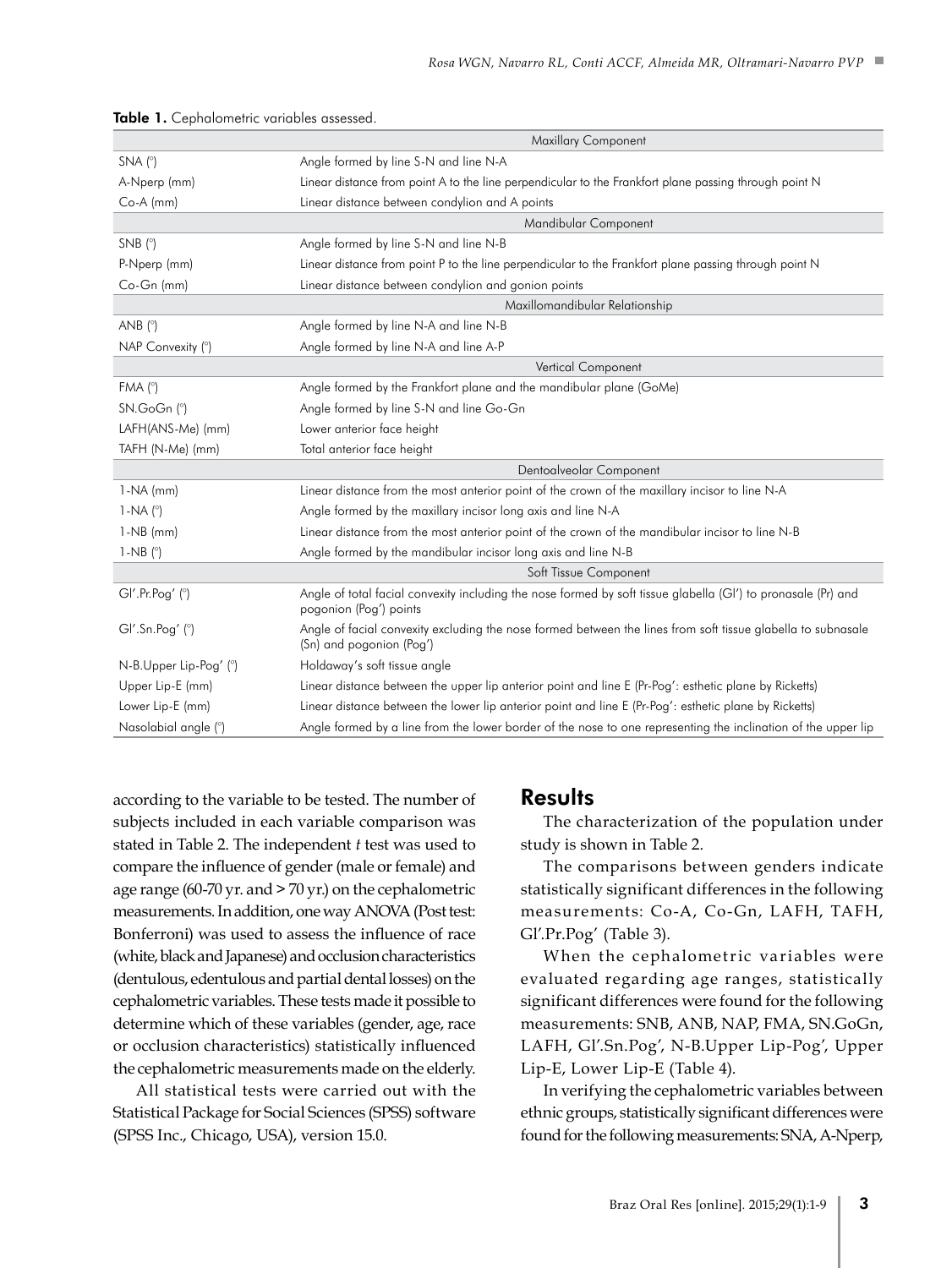

Figure 1. Less usual cephalometric variables: GI'.Pr.Pog' (°): Angle of total facial convexity including the nose, GI'.Sn.Pog' (°): Angle of facial convexity excluding the nose; N-B.Upper Lip-Pog' (°): Holdaway's soft tissue angle; Upper Lip-E(mm): Linear distance between the upper lip anterior point and line E (esthetic plane by Ricketts); Lower Lip-E (mm): Linear distance between the lower lip anterior point and line E.

| Table 2. Characterization of the study population. |  |  |
|----------------------------------------------------|--|--|
|----------------------------------------------------|--|--|

| Variable               | Frequency    |              |  |  |
|------------------------|--------------|--------------|--|--|
|                        | Absolute (n) | Relative (%) |  |  |
| Gender                 |              |              |  |  |
| Male                   | 87           | 34.8%        |  |  |
| Female                 | 163          | 65.2%        |  |  |
| Age                    |              |              |  |  |
| 60-70 yr.              | 168          | 67.2%        |  |  |
| $> 70$ yr.             | 82           | 32.8%        |  |  |
| Ethnic groups          |              |              |  |  |
| White                  | 199          | 79.6%        |  |  |
| Black                  | 41           | 16.4%        |  |  |
| Japanese               | 10           | 4.0%         |  |  |
| Dental characteristics |              |              |  |  |
| Dentulous              | 49           | 19.6%        |  |  |
| Edentulous             | 97           | 38.8%        |  |  |
| Partial dental losses* | 104          | 41.6%        |  |  |

\*Patients with partial dental losses rehabilitated with various types of prostheses, including total prostheses on one of the arches, removable partial prostheses, fixed prostheses, and prostheses on implants.

ANB, NAP Convexity, N- N-B.Upper Lip-Pog', Upper Lip-E, Lower Lip-E, 1-NB (Table 5).

When the cephalometric variables were compared regarding dental characteristics, statistically significant alterations were found for the following measurements: SNA, A-Nperp, Co-A, SNB, P-Nperp, Co-Gn, ANB, NAP Convexity, FMA, SN.GoGn, LAFH, TAFH, Gl'.Sn.Pog', N-B.Upper Lip-Pog', Upper Lip-E, Lower Lip-E (Table 6).

### **Discussion**

This cross-sectional study investigated the facial profile characteristics of elderly subjects, taking into account differences between genders (male and female), age ranges (60-70 and > 70 yr.), ethnic groups (white, black and Japanese) and dental characteristics.

The comparisons regarding gender indicated statistically significant differences in measurements of the maxillary and mandibular components, and of the growth pattern (Table 3). In this study, lower values were found for the female gender in linear measurements, following the trend described in the literature9,10,11,12,14. Thilander *et al*. 17 observed linear measurements with absolute values that were higher in the male gender as compared with the female gender; however, their study was carried out with a younger sample (5 to 31 yr.). Studies by Behrents<sup>10</sup> and by Pecora *et al.*,<sup>9</sup> conducted with samples of older individuals, observed significantly higher mean values for Co-A and Co-Gn measurements for men in relation to women. Likewise, the LAFH and TAFH measurements were also observed with this same relationship between genders in studies by Behrents<sup>10</sup> and Formby *et al*.<sup>14</sup> On the other hand, in this study, the measurement of the angle of the facial profile including the nose (Gl'.Pr.Pog') showed a higher value for the female gender, in disagreement with the results by Formby *et al*.<sup>14</sup> and Bishara *et al*.<sup>11</sup> These results may be explained by the influence of the size of the nose, which tends to be larger for men as compared with women,<sup>18</sup> leading to an angle of the facial profile including the nose that is smaller for males in relation to females.

When the cephalometric variables were compared regarding age ranges, statistically significant differences were found for various measurements (Table 4). Most of the cephalometric measurements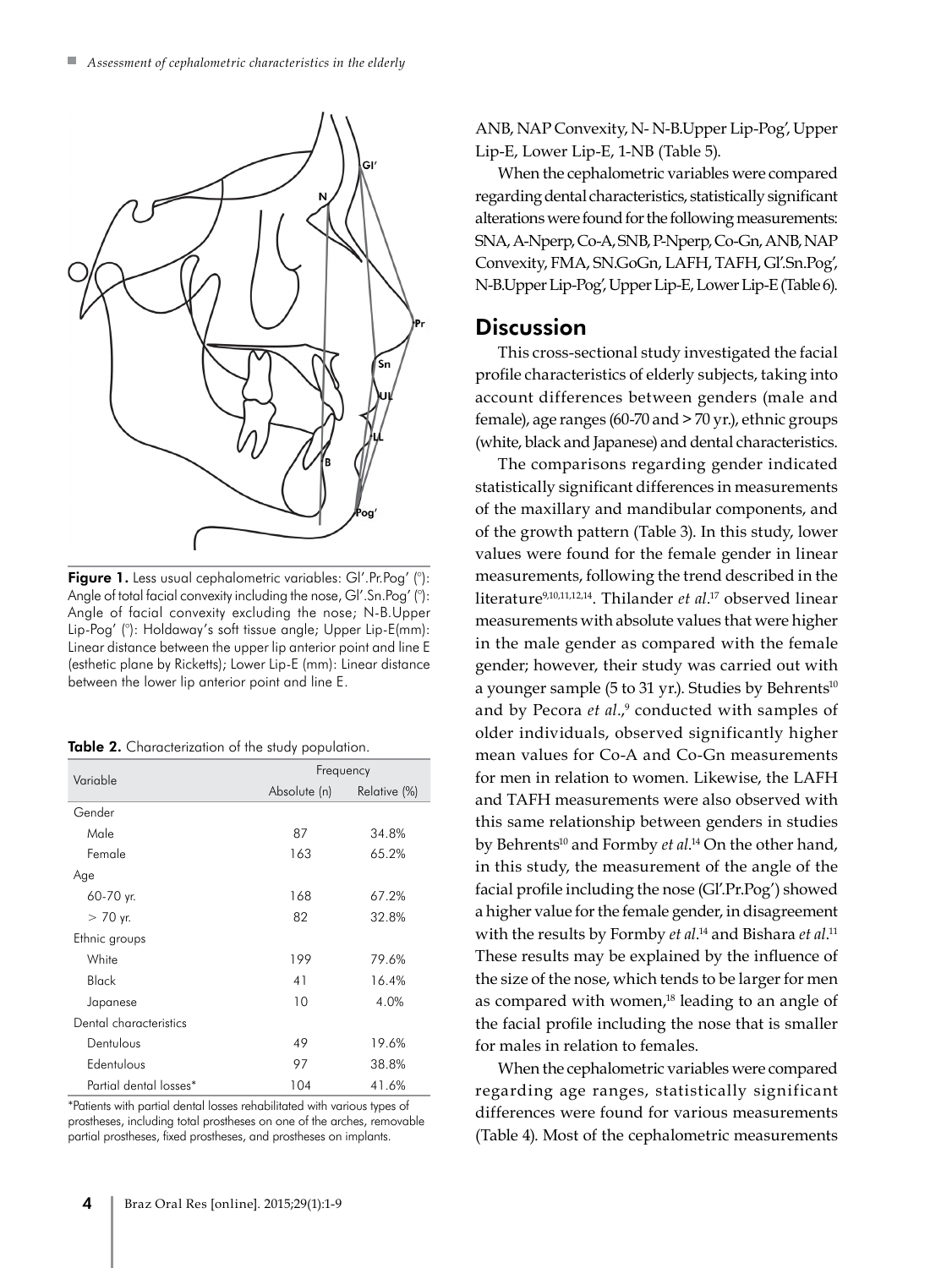|                         | Gender (n)                 | Mean  | <b>SD</b>            | p         |  |  |  |
|-------------------------|----------------------------|-------|----------------------|-----------|--|--|--|
| Cephalometric Variables | <b>Maxillary Component</b> |       |                      |           |  |  |  |
| $Co-A$ (mm)             | Female (163)               | 83.9  | 5.1                  | $0.001*$  |  |  |  |
|                         | Male (87)                  | 89.8  | 5.7                  |           |  |  |  |
|                         |                            |       | Mandibular Component |           |  |  |  |
| Co-Gn (mm)              | Female (163)               | 120.7 | 6.2                  | $0.0001*$ |  |  |  |
|                         | Male (87)                  | 130.9 | 6.3                  |           |  |  |  |
|                         |                            |       | Vertical Component   |           |  |  |  |
| $LAFH$ (mm)             | Female (163)               | 65.0  | 6.9                  | $0.0001*$ |  |  |  |
|                         | Male (87)                  | 71.0  | 8.3                  |           |  |  |  |
| TAFH (mm)               | Female (163)               | 115.9 | 7.9                  | $0.0001*$ |  |  |  |
|                         | Male (87)                  | 125.7 | 8.8                  |           |  |  |  |
|                         | Soft Tissue Component      |       |                      |           |  |  |  |
| GI'.Pr.Pog' (°)         | Female (163)               | 135.2 | 9.8                  | $0.01*$   |  |  |  |
|                         | Male (87)                  | 131.9 | 10.0                 |           |  |  |  |

Table 3. Variables that showed significant differences in the comparison between different genders (female and male): Mean, Standard Deviation (SD), independent *t* test (*p*).

\*Statistically significant difference.

|  |  |  |  | <b>Table 4.</b> Variables that showed significant differences as to age range: Mean, Standard Deviation (SD), independent t test (p). |  |  |
|--|--|--|--|---------------------------------------------------------------------------------------------------------------------------------------|--|--|
|--|--|--|--|---------------------------------------------------------------------------------------------------------------------------------------|--|--|

| Cephalometric Variables | Age (n)         | Mean                           | SD   | p        |
|-------------------------|-----------------|--------------------------------|------|----------|
|                         |                 | <b>Maxillary Component</b>     |      |          |
| $SNB$ ( $^{\circ}$ )    | 60-70 yr. (168) | 80.9                           | 4.7  | $0.007*$ |
|                         | $> 70$ yr. (82) | 82.6                           | 4.5  |          |
|                         |                 | Maxillomandibular Relationship |      |          |
| ANB $(^{\circ})$        | 60-70 yr. (168) | 0.6                            | 4.5  | $0.01*$  |
|                         | $> 70$ yr. (82) | $-0.8$                         | 3.8  |          |
| NAP Convexity (°)       | 60-70 yr. (168) | $-1.0$                         | 10.6 | $0.003*$ |
|                         | $> 70$ yr. (82) | $-5.2$                         | 9.6  |          |
|                         |                 | Vertical Component             |      |          |
| FMA (°)                 | 60-70 yr. (168) | 26.8                           | 6.8  | $0.000*$ |
|                         | $> 70$ yr. (82) | 23.5                           | 6.2  |          |
| Sn.GoGn (°)             | 60-70 yr. (168) | 31.7                           | 7.8  | $0.000*$ |
|                         | $> 70$ yr. (82) | 26.9                           | 6.8  |          |
| LAFH (mm)               | 60-70 yr. (168) | 68.0                           | 8.0  | $0.008*$ |
|                         | $> 70$ yr. (82) | 65.2                           | 7.6  |          |
|                         |                 | Soft Tissue Component          |      |          |
| GI'.Sn.Pog'(')          | 60-70 yr. (168) | 171.21                         | 5.18 | $0.007*$ |
|                         | $> 70$ yr. (82) | 173.03                         | 4.54 |          |
| N-B.Upper Lip-Pog' (°)  | 60-70 yr. (168) | 5.17                           | 8.10 | $0.000*$ |
|                         | $> 70$ yr. (82) | 1.26                           | 7.23 |          |
| Upper Lip-E (°)         | 60-70 yr. (168) | $-5.98$                        | 4.04 | $0.000*$ |
|                         | $> 70$ yr. (82) | $-8.07$                        | 3.89 |          |
| Lower Lip-E (°)         | 60-70 yr. (168) | $-3.24$                        | 4.06 | $0.005*$ |
|                         | $> 70$ yr. (82) | $-4.80$                        | 4.17 |          |

\*Statistically significant difference.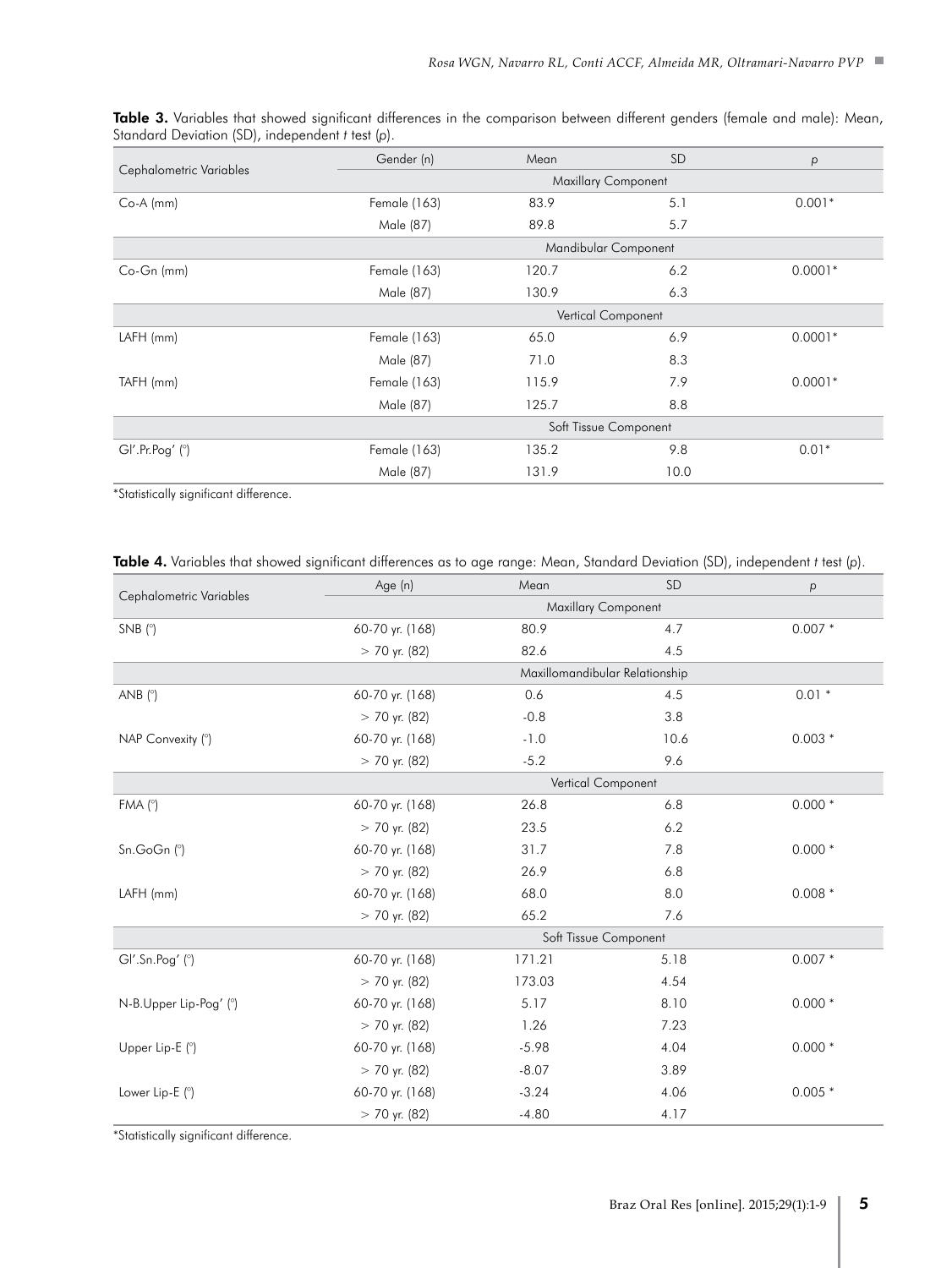| Table 5. Comparison between the ethnic groups and the variables of maxillary component maxillomandibular relationship, and |  |  |  |
|----------------------------------------------------------------------------------------------------------------------------|--|--|--|
| dentoalveolar component: Mean, Standard Deviation (SD), ANOVA (p).                                                         |  |  |  |

|                         | Ethnic Group (n)             | Mean   | <b>SD</b>                   | p         |  |  |
|-------------------------|------------------------------|--------|-----------------------------|-----------|--|--|
| Cephalometric Variables | Maxillary Component          |        |                             |           |  |  |
| $SNA(^{\circ})$         | White $(199)^\circ$          | 81.1   | 4.7                         | $0.007*$  |  |  |
|                         | Black $(41)^b$               | 83.7   | 5.0                         |           |  |  |
|                         | Japanese (10) <sup>a,b</sup> | 82.6   | 5.2                         |           |  |  |
| A-NPERP (mm)            | White $(199)^\circ$          | $-1.5$ | 5.1                         | $0.001$ * |  |  |
|                         | Black $(41)^b$               | 1.7    | 5.2                         |           |  |  |
|                         | Japanese (10) <sup>a,b</sup> | $-1.4$ | 5.3                         |           |  |  |
|                         |                              |        | Maxillomandibular Component |           |  |  |
| ANB $(^{\circ})$        | White $(199)^\circ$          | $-0.2$ | 4.2                         | $0.005*$  |  |  |
|                         | Black $(41)^b$               | 2.0    | 4.1                         |           |  |  |
|                         | Japanese (10) <sup>a,b</sup> | 1.2    | 4.7                         |           |  |  |
| NAP Convexity (°)       | White (199) <sup>o</sup>     | $-3.6$ | 10.3                        | $0.001$ * |  |  |
|                         | Black $(41)^b$               | 2.8    | 9.3                         |           |  |  |
|                         | Japanese (10) <sup>a,b</sup> | $-1.2$ | 12.1                        |           |  |  |
|                         |                              |        | Dentoalveolar Component     |           |  |  |
| $1-NB$ (mm)             | White $(199)^\circ$          | 6.7    | 3.56                        | $0.002*$  |  |  |
|                         | Black $(41)^{a,b}$           | 9.7    | 3.58                        |           |  |  |
|                         | Japanese (10) <sup>a,b</sup> | 6.0    | 2.70                        |           |  |  |

\*Statistically significant difference.

Different letters indicate the differences between the groups (one-way ANOVA, posttest: Bonferroni).

| Cephalometric Variables | Occlusal Characteristics (n)               | Mean   | <b>SD</b>            | p        |  |  |
|-------------------------|--------------------------------------------|--------|----------------------|----------|--|--|
|                         | <b>Maxillary Component</b>                 |        |                      |          |  |  |
| $SNA(^{\circ})$         | Dentulous (49) <sup>a</sup>                | 83.5   | 3.7                  | $0.006*$ |  |  |
|                         | Edentulous (97) <sup>b</sup>               | 80.9   | 5.3                  |          |  |  |
|                         | Partial dental losses (104) <sup>b</sup>   | 81.3   | 4.7                  |          |  |  |
| A-NPERP (mm)            | Dentulous (49) <sup>a</sup>                | 2.5    | 4.4                  | $0.000*$ |  |  |
|                         | Edentulous (97) <sup>b</sup>               | $-2.4$ | 5.1                  |          |  |  |
|                         | Partial dental losses (104) <sup>b</sup>   | $-1.2$ | 5.1                  |          |  |  |
| $Co-A$ (mm)             | Dentulous (49) <sup>a</sup>                | 89.6   | 6.4                  | $0.000*$ |  |  |
|                         | Edentulous (97) <sup>b</sup>               | 84.7   | 5.6                  |          |  |  |
|                         | Partial dental losses (104) <sup>b</sup>   | 85.4   | 5.5                  |          |  |  |
|                         |                                            |        | Mandibular Component |          |  |  |
| $SNB$ ( $\degree$ )     | Dentulous (49) <sup>a</sup>                | 80.1   | 3.4                  | $0.000*$ |  |  |
|                         | Edentulous (97) <sup>b</sup>               | 83.3   | 5.3                  |          |  |  |
|                         | Partial dental losses (104) <sup>a,b</sup> | 80.3   | 4.0                  |          |  |  |
| P-NPERP (mm)            | Dentulous (49) <sup>a</sup>                | $-0.9$ | 7.8                  | $0.000*$ |  |  |
|                         | Edentulous (97) <sup>b</sup>               | 3.0    | 8.6                  |          |  |  |
|                         | Partial dental losses (104) <sup>a</sup>   | $-2.6$ | 8.7                  |          |  |  |
| $Co-GN$ (mm)            | Dentulous (49) <sup>a</sup>                | 128.1  | 8.0                  | $0.000*$ |  |  |
|                         | Edentulous (97) <sup>b</sup>               | 122.8  | 7.5                  |          |  |  |
|                         | Partial dental losses (104) <sup>b</sup>   | 123.8  | 7.7                  |          |  |  |

Table 6. Comparison between the occlusion pattern and the variables of maxillary component, mandibular component, and maxillomandibular relationship: Mean, Standard Deviation (SD), ANOVA (*p*).

**Continue**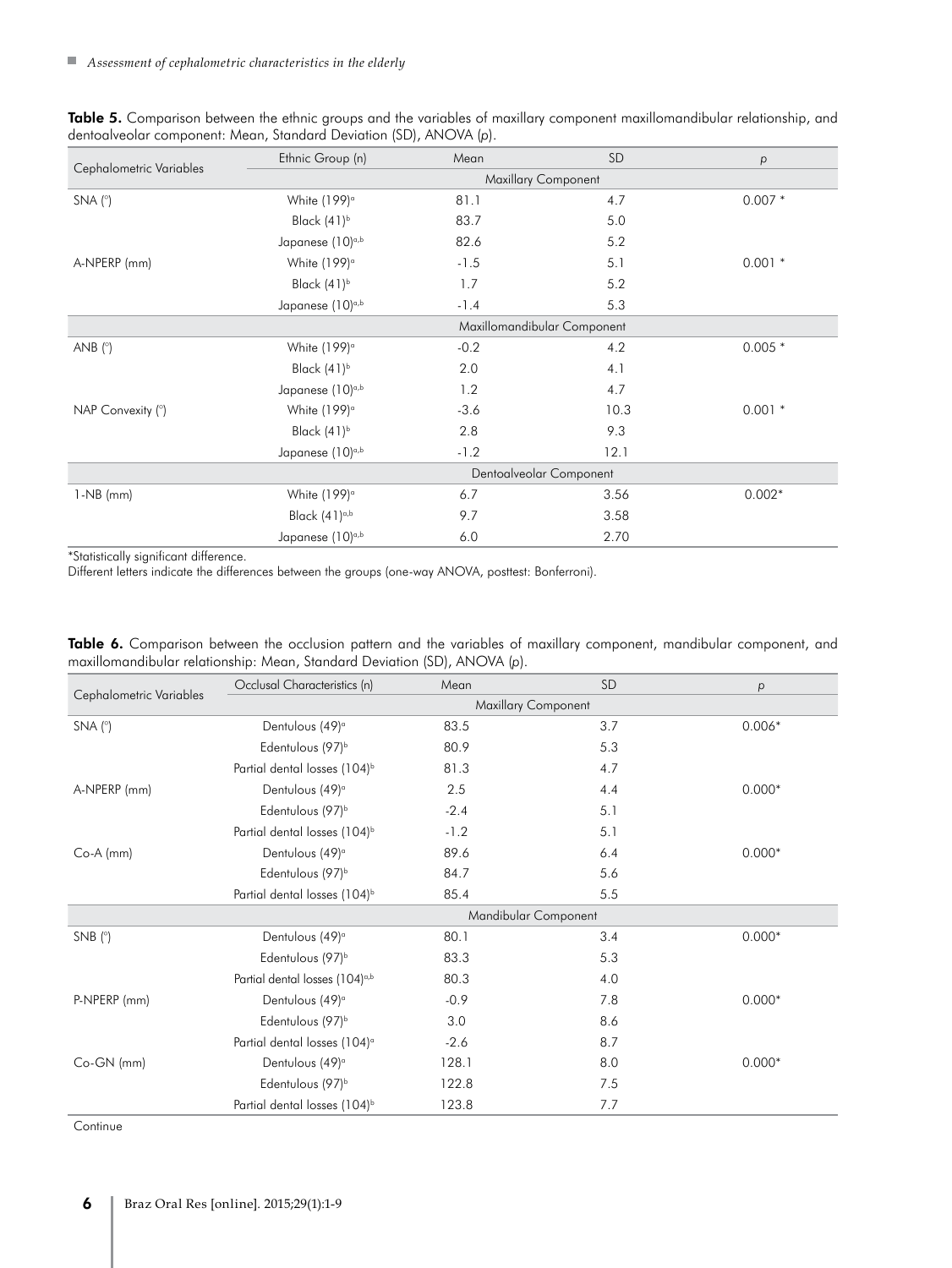|                   |                                          |        | Maxillomandibular Relationship |          |
|-------------------|------------------------------------------|--------|--------------------------------|----------|
| ANB $(^{\circ})$  | Dentulous (49) <sup>a</sup>              | 3.4    | 2.8                            | $0.000*$ |
|                   | Edentulous (97) <sup>b</sup>             | $-2.4$ | 3.6                            |          |
|                   | Partial dental losses (104) <sup>b</sup> | 1.0    | 4.1                            |          |
| NAP Convexity (°) | Dentulous (49) <sup>a</sup>              | 5.9    | 5.9                            | $0.000*$ |
|                   | Edentulous (97) <sup>b</sup>             | $-9.2$ | 8.9                            |          |
|                   | Partial dental losses (104) <sup>c</sup> | $-0.1$ | 9.5                            |          |
|                   |                                          |        | Vertical Component             |          |
| FMA (°)           | Dentulous (49) <sup>a,c</sup>            | 28.0   | 6.1                            | $0.000*$ |
|                   | Edentulous (97) <sup>b</sup>             | 22.8   | 5.8                            |          |
|                   | Partial dental losses (104) <sup>c</sup> | 27.3   | 7.0                            |          |
| Sn.GoGn (°)       | Dentulous (49) <sup>a,c</sup>            | 33.8   | 6.4                            | $0.000*$ |
|                   | Edentulous (97) <sup>b</sup>             | 26.4   | 7.5                            |          |
|                   | Partial dental losses (104) <sup>c</sup> | 31.8   | 7.3                            |          |
| $LAFH$ (mm)       | Dentulous (49) <sup>a</sup>              | 72.7   | 6.9                            | $0.000*$ |
|                   | Edentulous (97) <sup>b</sup>             | 62.7   | 7.4                            |          |
|                   | Partial dental losses (104) <sup>c</sup> | 68.4   | 6.7                            |          |
| TAFH (mm)         | Dentulous (49) <sup>a</sup>              | 126.0  | 7.9                            | $0.000*$ |
|                   | Edentulous (97) <sup>b</sup>             | 114.8  | 8.8                            |          |
|                   | Partial dental losses (104) <sup>c</sup> | 120.3  | 8.5                            |          |

**Continuation** 

\* Statistically significant differences (p<0.05).

Different letters indicate the differences between the groups (one-way ANOVA, post test: Bonferroni).

related to growth pattern (FMA, SN.GoGn, LAFH) had significantly lower mean values according to advancing age (> 70 yr.), thereby showing a vertical loss from aging. Moreover, a significant increase in the average value of the SNB measurement and a significant decrease in the ANB and NAP convexity measurements were observed in the > 70-yr. age range. This indicates a mandibular displacement in the anti-clockwise direction. This same tendency of increased facial concavity was observed for soft tissues (Gl'.Sn.Pog', N-B.Upper Lip-Pog', Upper Lip-E, Lower Lip-E). These results can be explained by the decrease in the vertical dimension due to progressive bone loss common to the elderly<sup>19,20,21,22</sup>, especially taking into account that most of the individuals analyzed in this sample had multiple dental losses. Bone reduction is a physiological process that generally starts in the third and fourth decades of life, that is more expressive in women than men<sup>22,23</sup> and that is greatly influenced by the presence of teeth. Dental losses cause an irreversible vertical resorption of the alveolar bone.19,20 These changes regarding dental losses are more readily and significantly observed

in the maxilla, in relation to the mandible. $^{24}$  In this study, the probable bone loss in the maxilla and mandible due to aging and to the high degree of edentulism in this sample were determining factors for the reduction in the vertical dimension, and for the increase in facial concavity, in accordance with the measurements studied.

Considering the ethnic groups in the sample, some statistically significant differences were found. Freitas *et al*. 25 showed that the various cephalometric measurements evaluated had higher values for blacks, followed by Japanese and whites. Although the present study comprised a sample with a higher age range (> 60 yr.), the values found followed the same trend for young patients (Table 5).

Comparing the cephalometric variables regarding dental characteristics, statistically significant alterations were found for the majority of the measurements assessed (Table 6). The cephalometric measurements obtained from dentulous patients showed greater absolute values for all the components evaluated, probably due to higher integrity of alveolar processes, resulting in retaining of the same vertical dimension.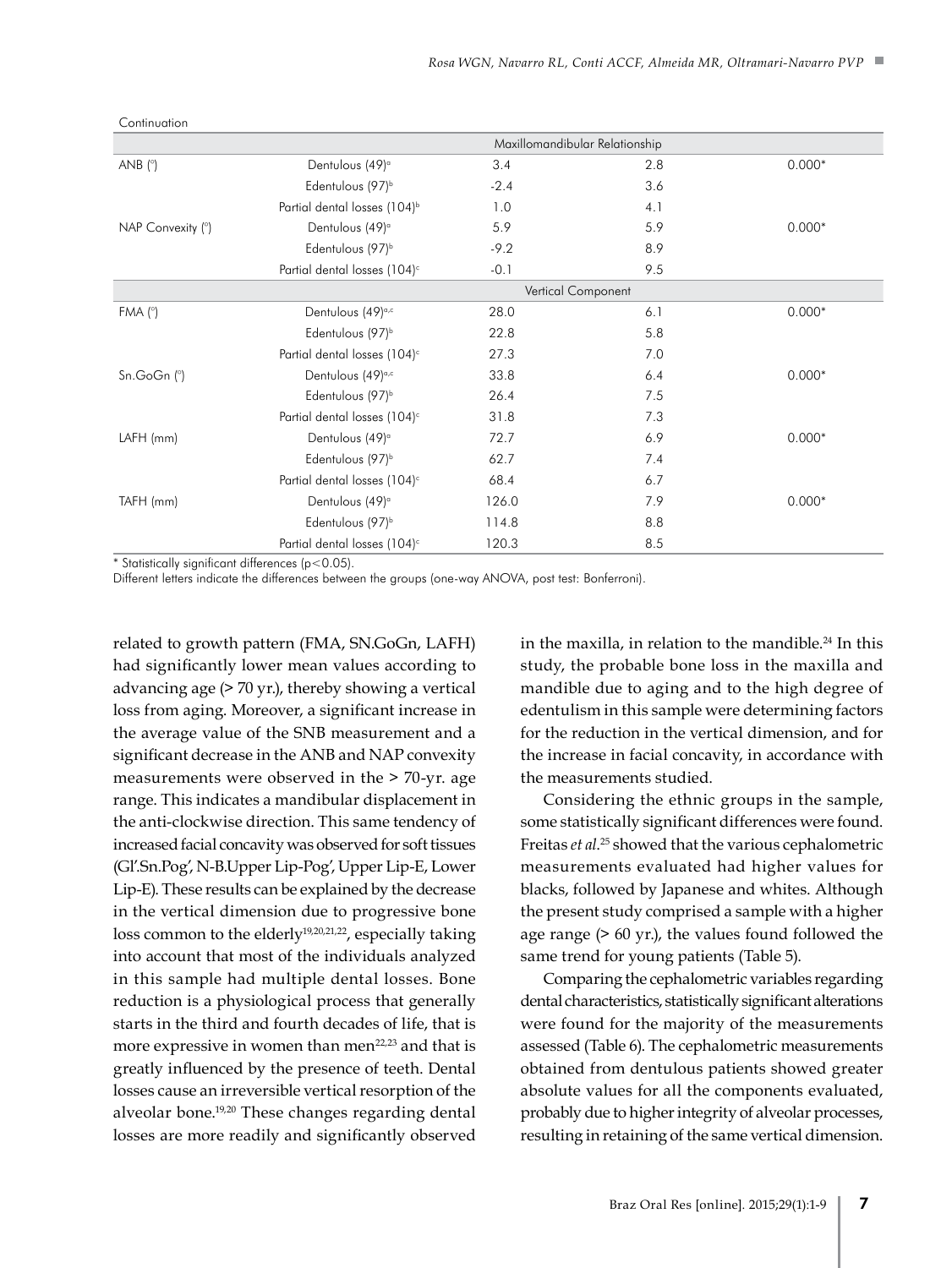Individuals with partial dental losses had intermediate cephalometric values, whereas edentulous individuals had lower values. This is most likely explained by alveolar bone loss resulting from the dental loss.19,20,21,22 In this study, edentulism was detected in 38.8% of the sample, a datum similar to that of the study by Salonen *et al.*,<sup>26</sup> in which edentulism was observed in 35% of the individuals 60-69 yrs. old, 70% in the 70-79‑year range, and 80% in elderly subjects > 80. This high dental loss was also observed in other studies with the elderly population,26,27 including developed countries such as Japan, where 50% of elderly individuals 65 yr. old make use of total prostheses; moreover, this percentage is even greater in elderly subjects >80 yr. of age.<sup>28</sup>

Taking into account the cephalometric aspects observed in this study regarding elderly subjects, it

# References

- 1. Watt RG. Strategies and approaches in oral disease prevention and health promotion. Bull World Health Organ. 2005 Sep;83(9):711-8.
- 2. Padilha DM, Hilgert JB, Hugo FN, Bos AJ, Ferrucci L. Number of teeth and mortality risk in the Baltimore Longitudinal Study of Aging. J Gerontol A Biol Sci Med Sci. 2008 Jul;63(7):739-44.
- 3. Kokich VG. Esthetics: the orthodontic-periodontic restorative connection. Semin Orthod. 1996 Mar;2(1):21-30.
- 4. Melsen B. Preprosthetic movement of anterior teeth. Rev Belge Med Dent. 1982 May;37(3):111-4.
- 5. Melsen B, Agerbaek N, Markenstam G. Intrusion of incisors in adult patients with marginal bone loss. Am J Orthod Dentofacial Orthop. 1989 Sep;96(3):232-41.
- 6. Ogihara S, Marks MH. Alveolar bone upper growth in furcation area using a combined orthodontic-regenerative therapy: a case report. J Periodontol. 2002 Dec;73(12):1522-7.
- 7. Meng HP, Goorhuis J, Kapila S, Nanda RS. Growth changes in the nasal profile from 7 to 18 years of age. Am J Orthod Dentofacial Orthop. 1988 Oct;94(4):317-26.
- 8. Snodell SF, Nanda RS, Currier GF. A longitudinal cephalometric study of transverse and vertical craniofacial growth. Am J Orthod Dentofacial Orthop. 1993 Nov;104(5):471-83.
- 9. Pecora NG, Baccetti T, McNamara JA Jr. The aging craniofacial complex: a longitudinal cephalometric study from late adolescence to late adulthood. Am J Orthod Dentofacial Orthop. 2008 Oct;134(4):496-505.
- 10. Behrents RG. The biological basis for understanding craniofacial growth during adulthood. Prog Clin Biol Res. 1985;187:307-19.

is worth emphasizing that professionals should avoid orthodontic treatments that promote excessive retraction of the facial profile, especially in cases of individuals with a straight profile who require dental extractions. A better understanding of the alterations inherent to the aging process will contribute to establishing more conservative treatment protocols that will minimize the effects of aging on facial characteristics.

# Conclusion

The cephalometric alterations shown in this study are inherent to facial maturity, and present specific characteristics for each of the variables assessed. These modifications must be taken into account when planning treatments for young patients, to minimize the modifications arising from the natural aging process.

- 11. Bishara SE, Jakobsen JR, Hession TJ, Treder JE. Soft tissue profile changes from 5 to 45 years of age. Am J Orthod Dentofacial Orthop. 1998 Dec;114(6):698-706.
- 12. Bishara SE, Treder JE, Jakobsen JR. Facial and dental changes in adulthood. Am J Orthod Dentofacial Orthop. 1994 Aug;106(2):175-86.
- 13. Bjork A. Variations in the growth pattern of the human mandible: longitudinal radiographic study by the implant method. J Dent Res. 1963 Jan-Feb;42(1)Pt 2:400-11.
- 14. Formby WA, Nanda RS, Currier GF. Longitudinal changes in the adult facial profile. Am J Orthod Dentofacial Orthop. 1994 May;105(5):464-76.
- 15. Israel H. Recent knowledge concerning craniofacial aging. Angle Orthod. 1973 Apr;43(2):176-84.
- 16. West KS, McNamara JA Jr. Changes in the craniofacial complex from adolescence to midadulthood: a cephalometric study. Am J Orthod Dentofacial Orthop. 1999 May;115(5):521-32.
- 17. Thilander B, Persson M, Adolfsson U. Roentgencephalometric standards for a Swedish population. A longitudinal study between the ages of 5 and 31 years. Eur J Orthod. 2005 Aug;27(4):370-89.
- 18. Genecov JS, Sinclair PM, Dechow PC. Development of the nose and soft tissue profile. Angle Orthod. 1990 Fall;60(3):191-8.
- 19. Ulm CW, Solar P, Ulm MR, Matejka M. Sex-related changes in the bone mineral content of atrophic mandibles. Calcif Tissue Int. 1994 Mar;54(3):203-7.
- 20. 20. Ulm C, Kneissel M, Schedle A, Solar P, Matejka M, Schneider B, et al. Characteristic features of trabecular bone in edentulous maxillae. Clin Oral Implants Res. 1999 Dec;10(6):459-67.